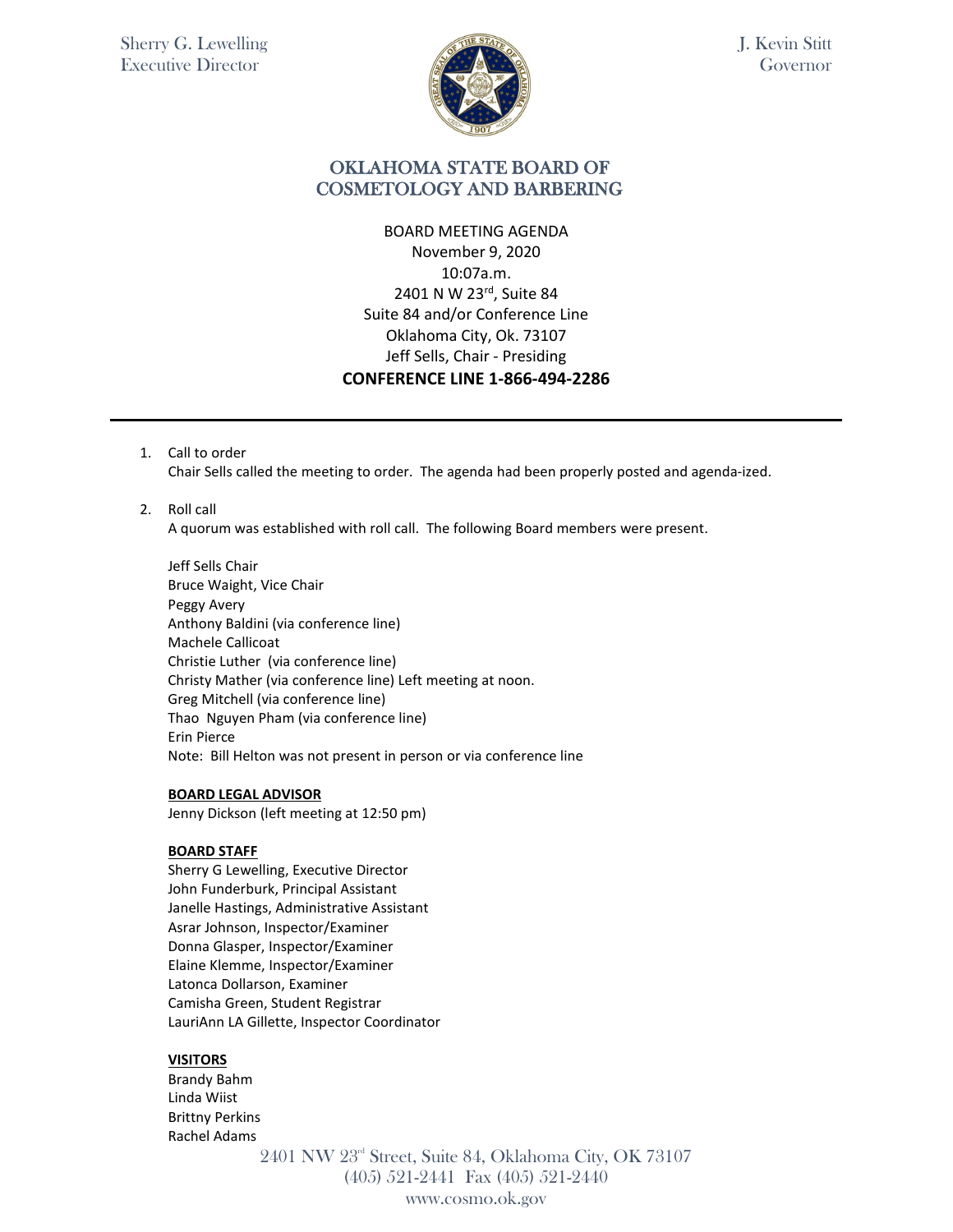

3. Discussion and Possible Action to Approve or Disapprove Board Meeting Minutes from September 14, 2020

A motion was made by Ms. Avery and seconded by Ms. Callicoat to approve Board Meeting Minutes from September 14, 2020

### **Voting:**

Bruce Waight, yes: Peggy Avery, yes: Anthony Baldini, , yes: Machele Callicoat, yes: Christie Luther, yes: Christy Mather, yes: Greg Mitchell, yes: Thao Nguyen Pham, yes: Erin Pierce, yes:

### **Motion Passed.**

4. Discussion and possible action to approve or disapprove budget report (September 1, 2020 to October 31, 2020) – Brandy Bahm, OMES, Agency Business Services.

Ms. Bahm reported that all departments are operating well under budget and the agency has about \$1.5 million in cash.

A motion was made by Ms. Callicoat and seconded by Ms. Pierce to approve budget report (September 1, 2020 to October 31, 2020)

# **Voting**:

Bruce Waight, yes: Peggy Avery, yes: Anthony Baldini, , yes: Machele Callicoat, yes: Christie Luther, yes: Christy Mather, yes: Greg Mitchell, yes: Thao Nguyen Pham, yes: Erin Pierce, yes: **Motion passed.**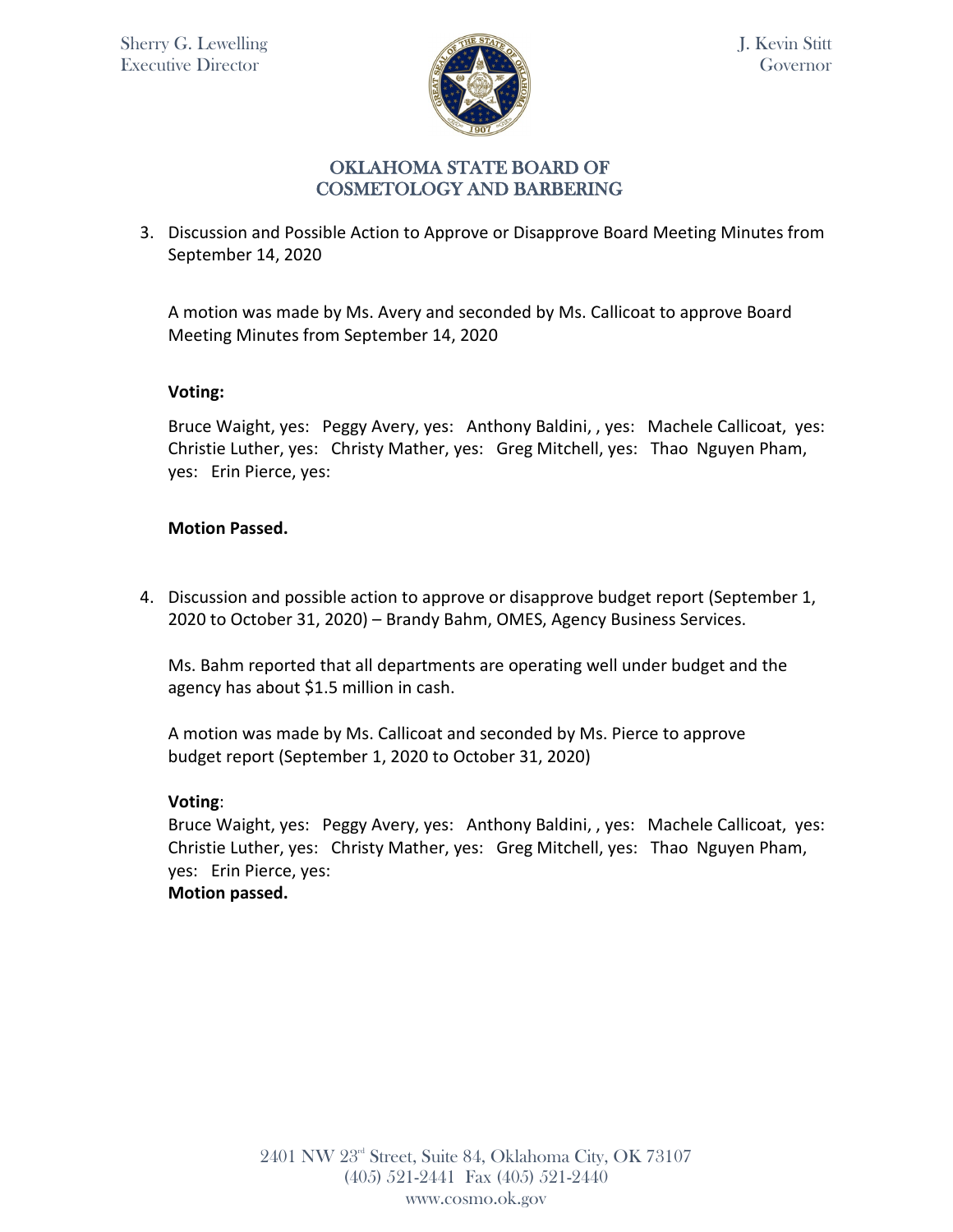

5. (formerly item 7) Presentation on proper board procedures in accordance to the Oklahoma Open Meetings Act – Marie Schuble

Ms. Schuble, Assistant Attorney General for the State of Oklahoma, provided a brief but very informative summary on the Oklahoma Open Records Act.

6. (formerly item 5) Public comment- Opportunity for the board to receive public comments. Each speaker is limited to three minutes. Comments must be related to items listed on the agenda.

No request for public comment was heard.

7. (formerly item 6.) Director's report and possible discussion– Sherry G. Lewelling

Ms. Lewelling introduced the agency's new employee, Sherri Blondiau who replaced Tricia Laine in the license department and according to her supervisor, is doing an amazing job. Ms. Lewelling also announced that AbbyKate Waugh, massage program coordinator is leaving as of Friday November 13. Ms. Lewelling said the agency is still managing as best we can with Covid-19, all employees are wearing masks and examiners are still wearing full PPE's and we have limited access in our waiting area. She announced the office holiday party will be Monday December 7 and extended an invitation to all board members. She went on to say the agency was without power and closed for several days due to the ice storm, and then once power returned we had IT issues, which are now resolved. Also, she, Jeff Sells, Bruce Waight and Christy Mather met with the Occupational Licensing Task Force met November 5, the review was for manicurist and facial license. There were no comments or questions asked by the task force. The recommendation was no changes. Ms. Lewelling thanked the board for their support. Inspection numbers for August, September and October include 944 actual inspections, 270 attempts, and 34 schools. Because there had been some questions about the scope of the Instructor license she had put together some numbers. There are 159 Master Cosmetology instructor positions available in the state, that does not include the 8 Master Cosmetology Instructor positions in the office. There are 16 Master Barber positions. There are 48 individuals that are dually licensed in those positions. There are currently 1157 Master Cosmetology Instructors in the state as well as 205 Master Barber Instructors, 21 Facial Instructors and 18 Manicurist Instructors, 5 individuals have both Facial and Manicurist Instructor license. There are 55 individuals that hold both Master Cosmetology Instructor and Master Barber Instructor license. We also have 35 active apprenticeship programs in the state.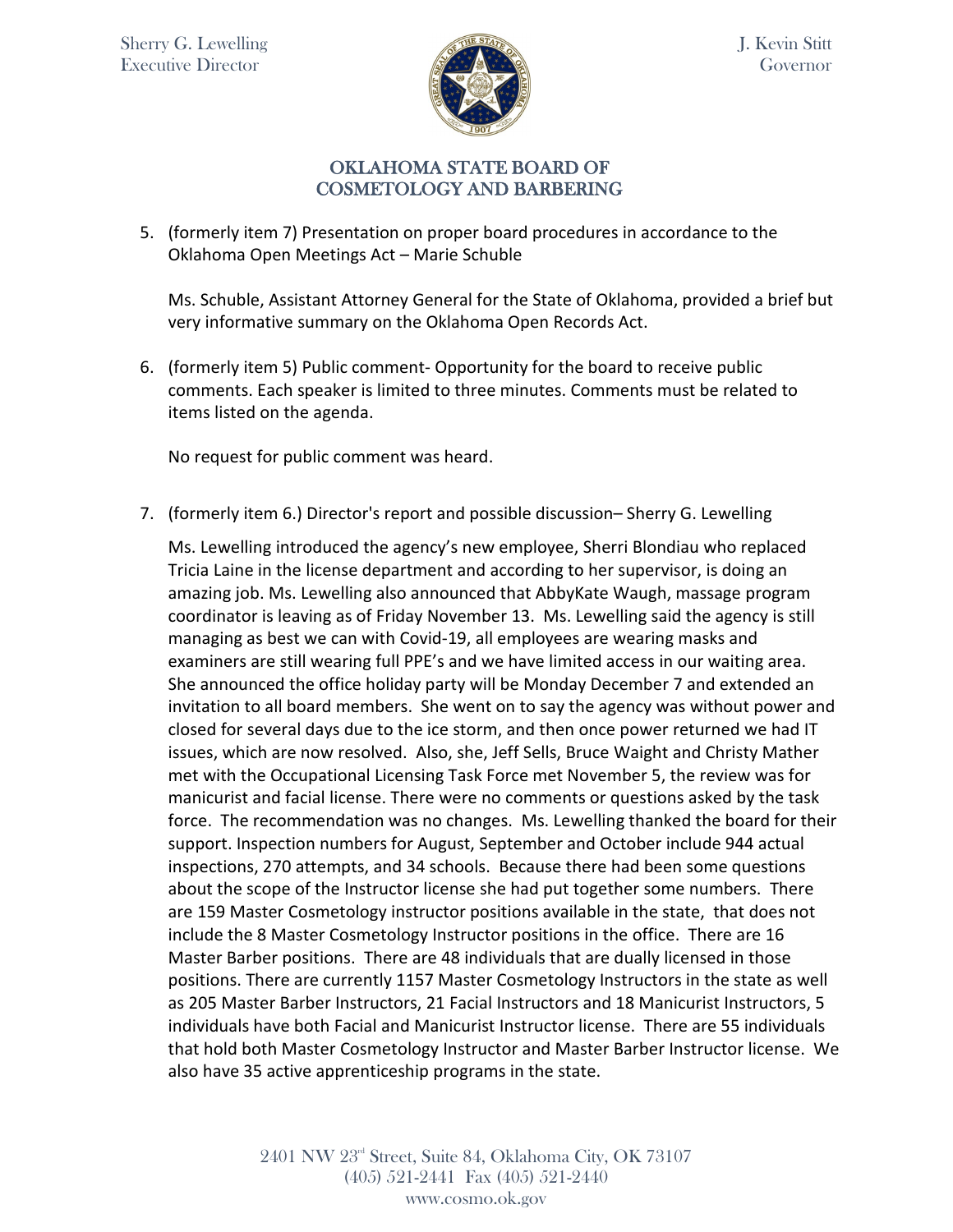

8. Rules Committee Report – Christie Luther

Much discussion centered around, among other topics, such as training supplies vs. kits and whether the word kit should be struck to be consistent with current wording, four large covered receptacles for soiled towels changed to four (4) vented covered containers for soiled linens to clarify language, schools are to be inspected every 10-12 weeks and establishments at least twice a year

9. (formerly item 11.) Discussion and possible action to approve or disapprove rules committee recommendations.

Ch. 10 Licensure of Cosmetologists, Barbers, Schools and Related Establishments Subchapter 3. Licensure of Schools

Part 3. Student Registration and Entrance Requirements

10-3-16

Part 5. Equipment and Curriculum Requirements

10-3-31, 10-3-37, 10-3-40, 10-3-45,

Subchapter 7. Sanitation, Disinfection and Safety Standards for Establishments and Schools 10-7-12

Subchapter 9. Licensure of Cosmetologists, Barbs and Related Occupations

Part 5. Demonstrators; Cosmetic Studios; Trade Shows; Guest Artists; Wig Dressing; other Practices of Cosmetology and Barbering

10-9-53

Subchapter 15. Inspections, Violations and Enforcement

10-15-2

Chapter 20. Massage Therapy

Subchapter 1. General Provisions

Subchapter 9. Standards of Professional Conduct

20-9-3

A motion was made by Mr. Waight and seconded by Ms.Callicoat to approve rules committee recommendations.

# **Voting**:

Bruce Waight, yes: Peggy Avery, yes: Anthony Baldini, , yes: Machele Callicoat, yes: Christie Luther, yes: Christy Mather, yes: Greg Mitchell, yes: Thao Nguyen Pham, yes: Erin Pierce, yes: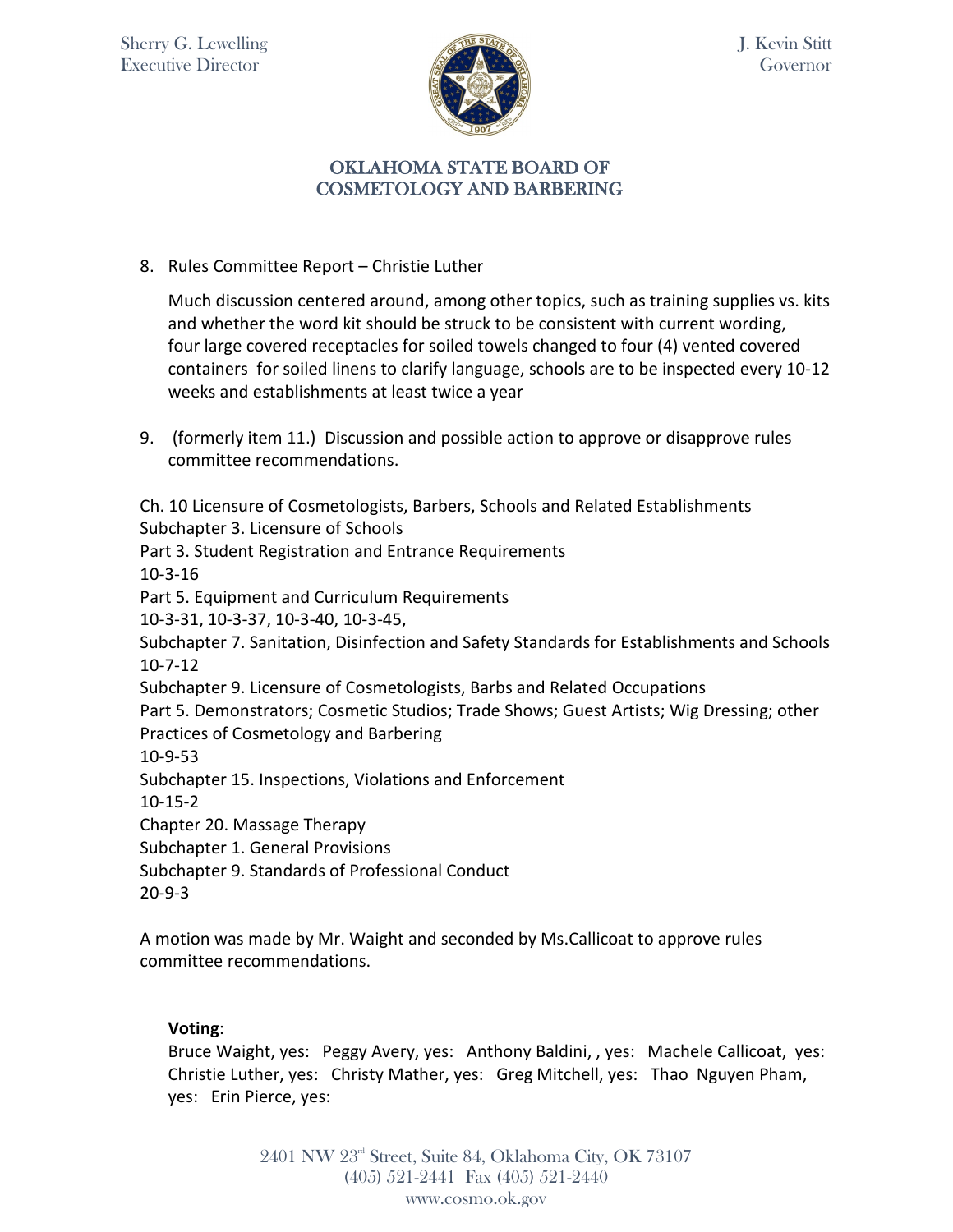

## OKLAHOMA STATE BOARD OF COSMETOLOGY AND BARBERING

**Motion passed.** 

10. (formerly item 9) Website Committee Report – Jeff Sells

Mr. Sells reported that there really has not been much done on this due to things happening in Oklahoma City (ice storm) and then we need to get the menu system into the new template, once we do that then we can go forward with committee meetings. So we will follow up with the Oklahoma IT group that is doing those changes for us.

10. Discussion and possible action to approve or disapprove website committee recommendations.

No action was taken.

Chair Sells called for a five minute recess.

After break a quorum was again established with roll call.

Jeff Sells Chair Bruce Waight, Vice Chair Peggy Avery Anthony Baldini (via conference line) Machele Callicoat Christie Luther (via conference line) Christy Mather (via conference line) Left meeting at noon. Greg Mitchell (via conference line) Thao Nguyen Pham (via conference line) Erin Pierce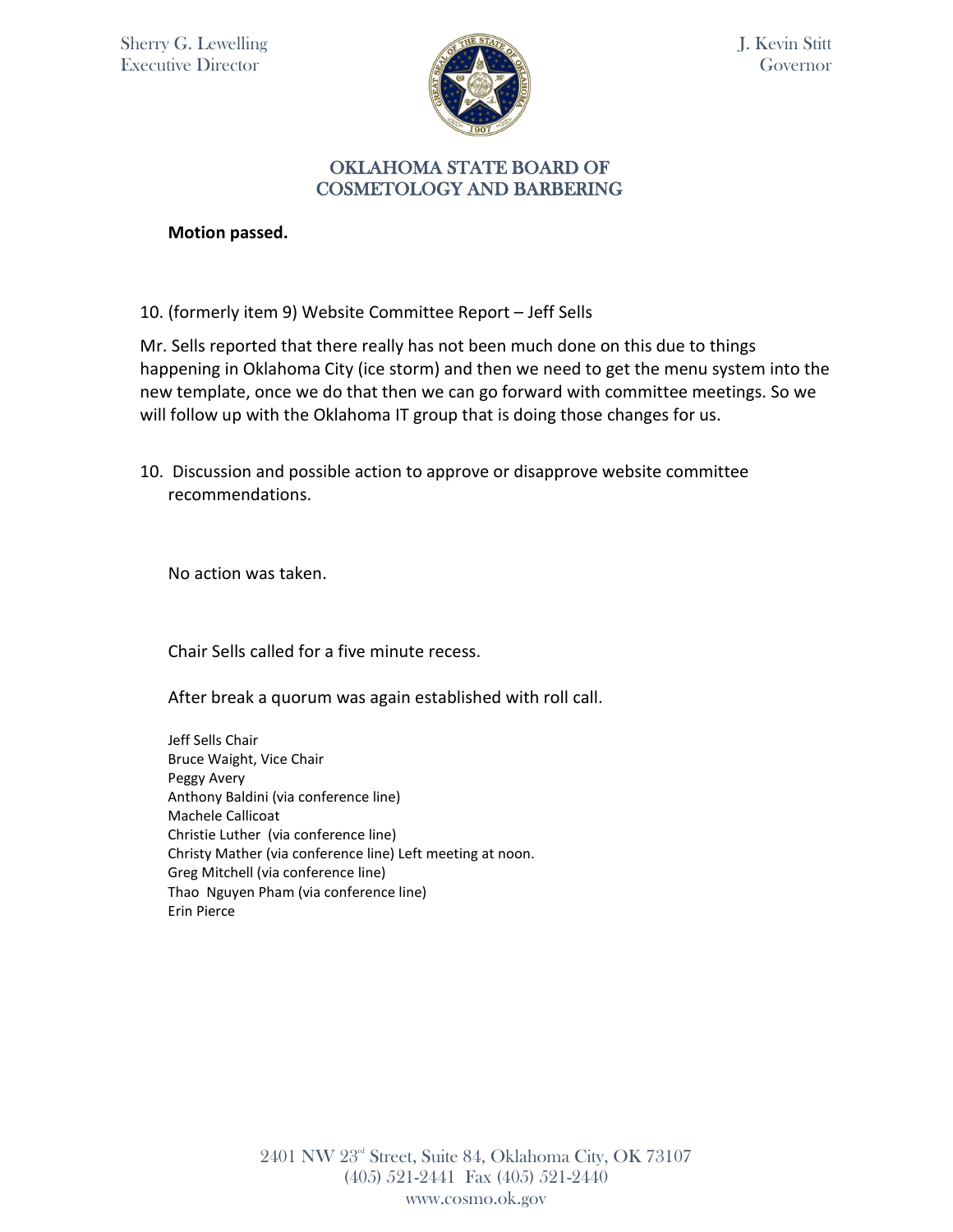Sherry G. Lewelling Executive Director



J. Kevin Stitt Governor

# OKLAHOMA STATE BOARD OF COSMETOLOGY AND BARBERING

11. Legislative Committee Report – Bruce Waight Sr.

Mr. Waight and Mr. Sells provide updates on proposed legislation. Mr. Waight said we do have some support coming from Rep. Forrest Bennett. Mr. Sells said the Board would submit the same basic information as in 2019 with a few minor changes.

12. Discussion and possible action to approve or disapprove legislative committee

recommendations.

199.1 Definitions, 199.3 Powers of Board – Rules and Regulations – Members of Armed Forces – Serious Illness, 199.4 Executive Director, 199.6 Unlawful Acts, 199.7 Schools – Eligibility to Take Examination Application, 199.8 Apprentices, 199.9 Facilities – License Required, 199.10 Expiration and Renewal of Licenses, 199.11 Grounds for Denial of License, Certificate or Registration, 199.14 Fees

A motion was made by Mr. Waight and seconded by Ms. Pierce to approve legislative committee recommendations.

#### **Voting**:

Bruce Waight, yes: Peggy Avery, yes: Anthony Baldini, , yes: Machele Callicoat, yes: Christie Luther, yes: Greg Mitchell, yes: Thao Nguyen Pham, yes: Erin Pierce, yes:

#### **Motion passed.**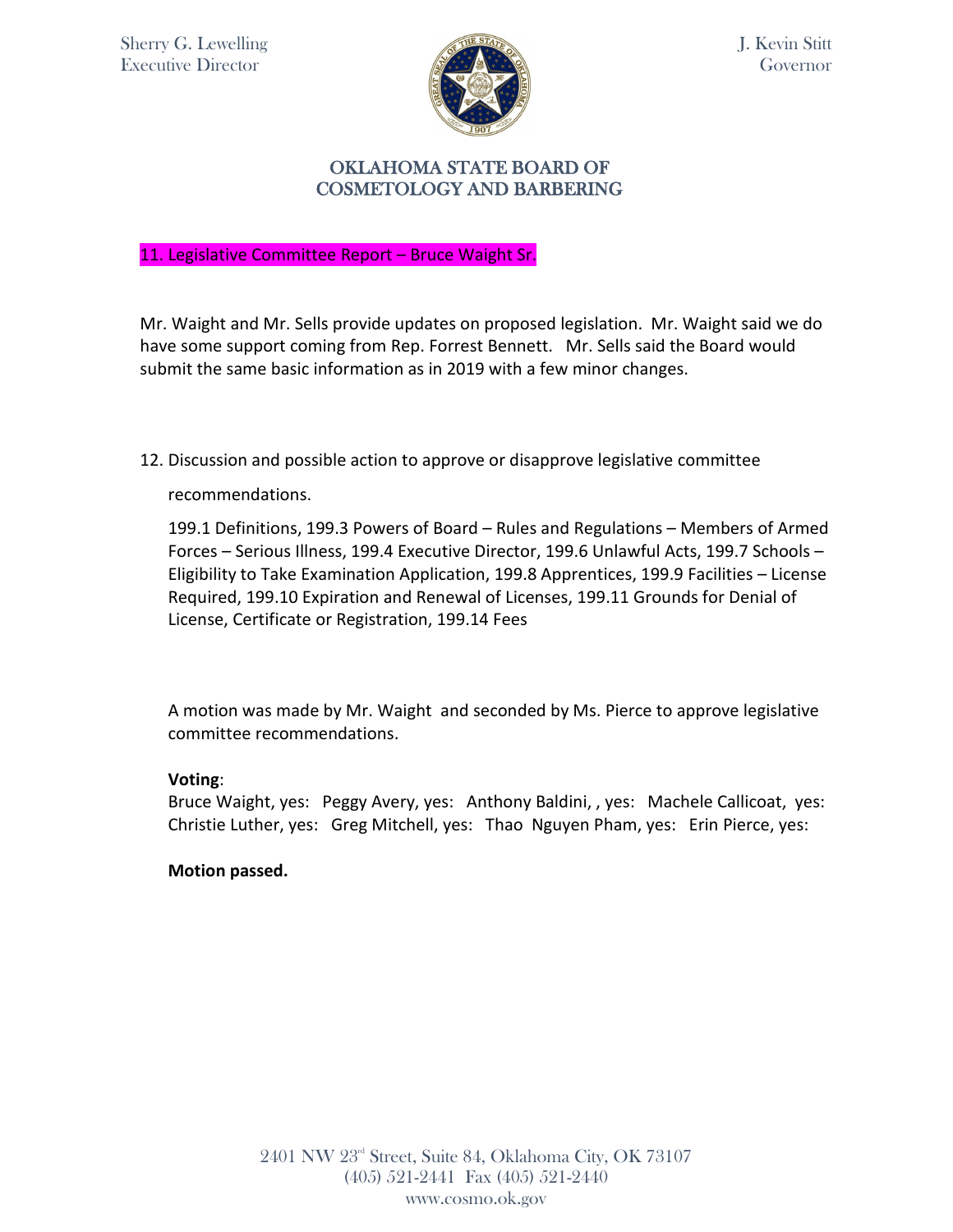

13. Performance Committee Report – Peggy Avery

This item was tabled for the January meeting as Ms. Avery had not had an opportunity to meet with all employees. She did state that OMES had increased the pay band for executive directors to \$103,852. Ms. Lewelling is currently at \$91,835.

14. Discussion and possible action to approve or disapprove the performance committee recommendations

There was no vote on this item.

15. Discussion and possible action on creating training video's for the Basic Cosmetology and Basic Barber practical exam.

This item was assigned to the testing committee for further review and then will make recommendation to the Board

There was no action on this item.

16. Discussion and possible action on approving or disapproving a special board meeting primarily for any rules and regulations not completed prior to this meeting.

Because the Massage Therapy Advisory Board was not able to meet in October and therefore present their recommendations to the Board it is necessary to schedule a special board meeting to approve their proposal for rules recommendations.

A motion was made by Ms. Callicoat and seconded by Ms. Avery to hold a special board meeting on Monday November 30 at 10:00 am.

# **Voting**:

Bruce Waight, yes: Peggy Avery, yes: Anthony Baldini, , yes: Machele Callicoat, yes: Christie Luther, yes: Greg Mitchell, yes: Thao Nguyen Pham, yes: Erin Pierce, yes:

# **Motion passed.**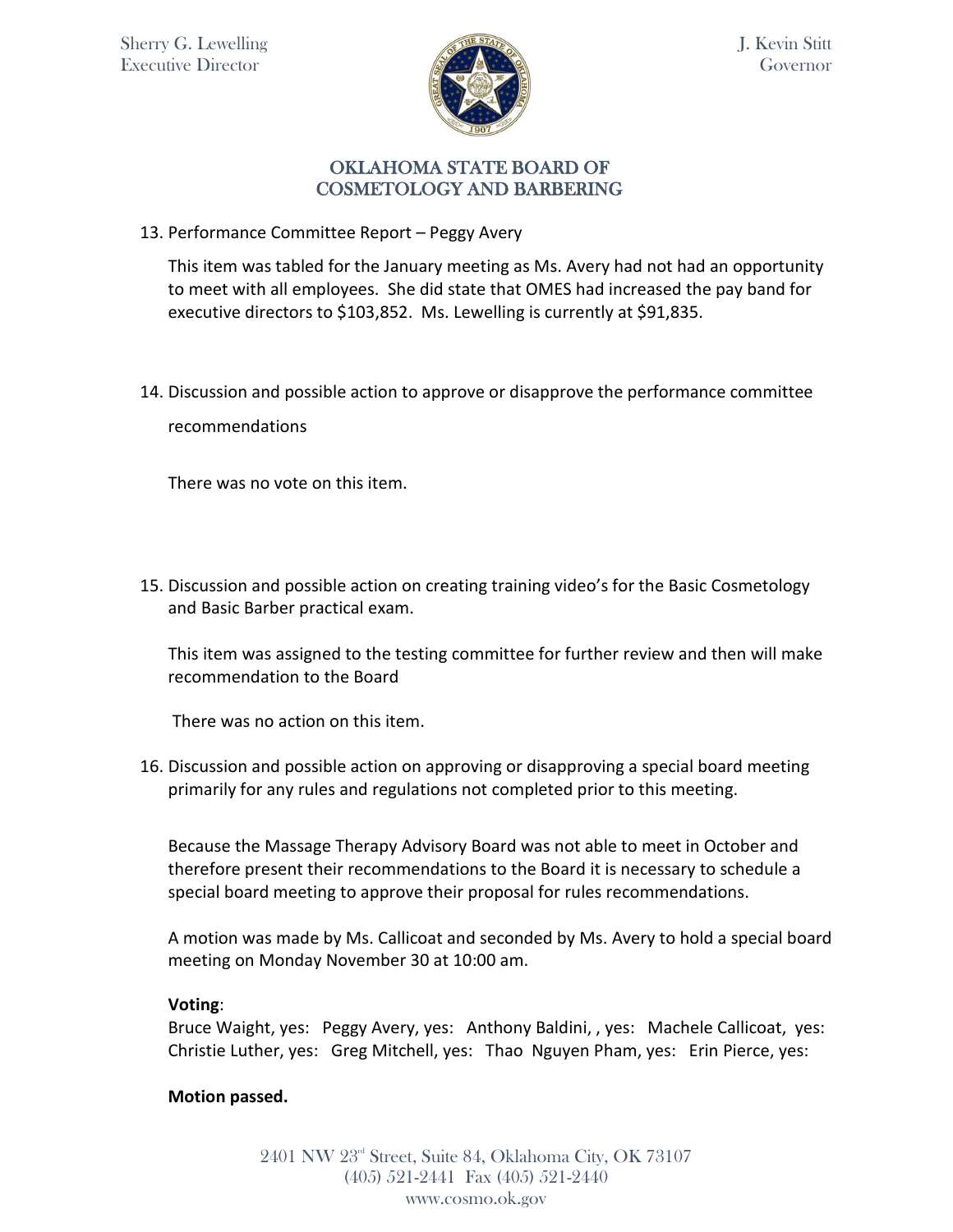

# OKLAHOMA STATE BOARD OF COSMETOLOGY AND BARBERING

17. Discussion and possible action to approve or disapprove the establishment of regularly scheduled OSBCB meetings in 2021, every other month on the second Monday of the month at 10:00 am

2021 Dates Would be as follows:

January 11<sup>th</sup> March 8<sup>th</sup> May 10<sup>th</sup> July 12<sup>th</sup> September 13<sup>th</sup> November 8th

A motion was made by Mr. Baldini and seconded by Ms. Nguyen-Pham to approve establishment of regularly scheduled OSBCB meetings in 2021, every other month on the second Monday of the month at 10:00 am

# **Voting**:

Bruce Waight, yes: Peggy Avery, yes: Anthony Baldini, , yes: Machele Callicoat, yes: Christie Luther, yes: Greg Mitchell, yes: Thao Nguyen Pham, yes: Erin Pierce, yes:

18. New business which could not have been reasonably foreseen prior to posting of meeting agenda 25 O.S. sec.311 (A)(9)

No new business was heard.